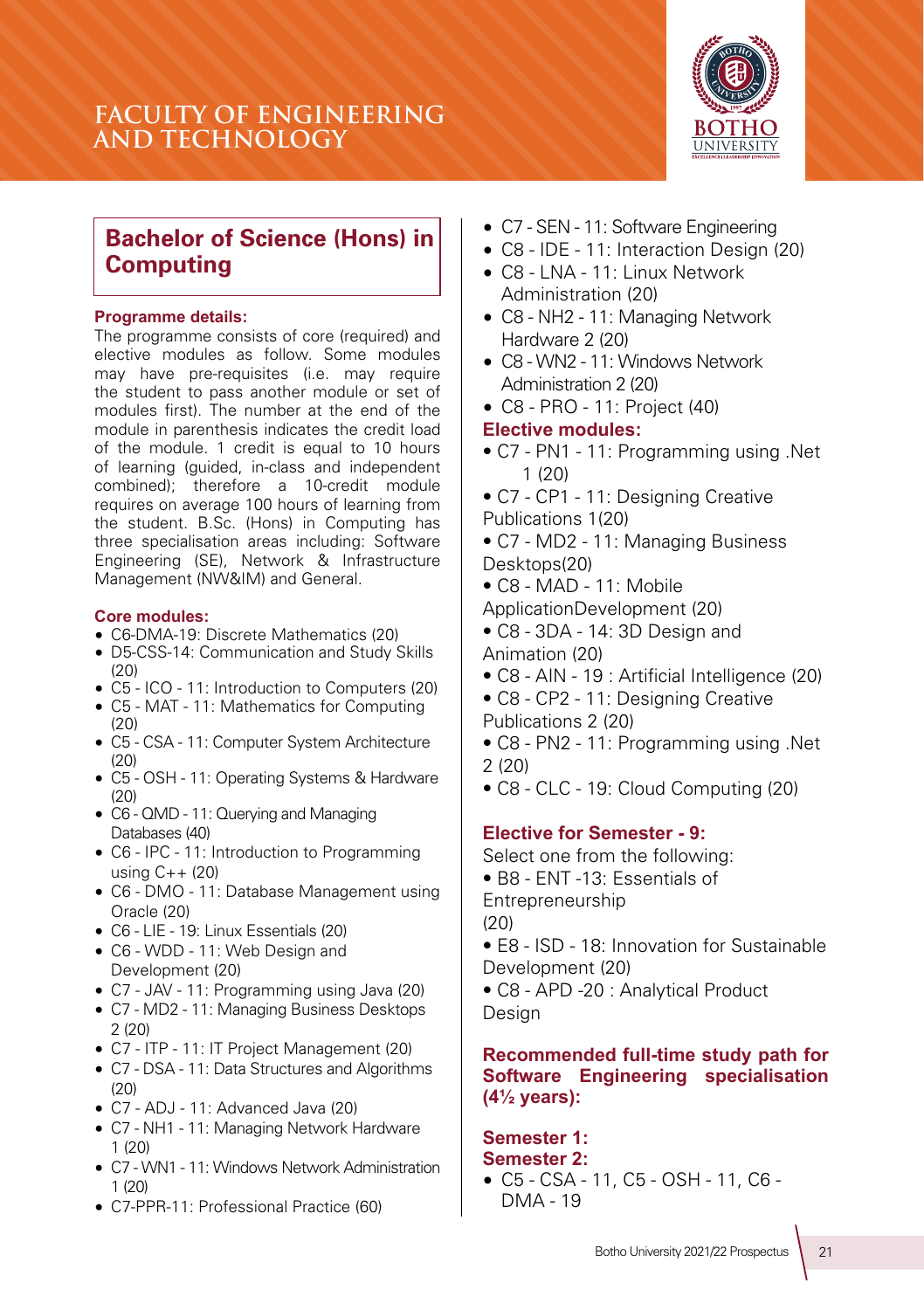# **FACULTY OF ENGINEERING AND TECHNOLOGY**

## **(Continued)**

#### **Semester 3:**

• C6 - QMD - 11, C6 - IPC - 11

#### **Semester 4:**

• C6 - DMO - 11, C6 - LIE - 19, C6 - WDD -19

#### **Semester 5:**

• C7 - JAV - 11, C7 - SEN - 11, Elective: Select any one C7 - PN1 / C7 - CP1)

#### **Semester 6:**

• C7 - ITP - 11, C7 - DSA - 11, C7 - ADJ  $-11$ 

#### **Semester 7:**

• C7 - PPR - 11

## **Semester 8:**

• C8 - IDE - 11, First Elective: Select any one (C8 -AIN - 19/C8 - MAD - 11/ C8 - 3DA - 14), Second Elective: Select any one (C8 - CP2 - 11/C8 - PN2 - 11/ C8 - CLC - 19)

#### **Semester 9:**

• C8 - PRO-11 Elective: Select any one (B8 - ENT - 13, E8 - ISD - 18 C8 - APD -20)

#### **Recommended full-time study path for Network & Infrastructure Management specialisation (4½ years):**

#### **Semester 1:**

• C5 - ICO - 11, C5 - MAT - 11, D5 - CSS  $-14$ 

#### **Semester 2:**

• C5 - CSA - 11, C5 - OSH - 11, C6 - DMA - 19

#### **Semester 3:**

- C6 QMD 11, C6 IPC 11
- **Semester 4:**
- C6 DMO 11, C6 LIE 19, C6 WDD - 19

#### **Semester 5:**

• C7 - JAV - 11, C7 - NH1 - 11, C7 - MD2  $-11$ 

#### **Semester 6:**

• C7 - ITP - 11, C8 - NH2 - 11, C7 - WN1  $-11$ 

## **Semester 7:**

• C7 - PPR - 11

#### **Semester 8:**

• C8 - LNA - 11, C8 - WN2 - 11 Elective: Select any one: (C8 - AIN - 19, C8 - CLC -19)

#### **Semester 9:**

• C8 - PRO - 11, Elective (one of B8 - ENT - 13,E8 - ISD -18, C8 - APD -20)

**Recommended full-time study path for General specialisation (4½ years):**

#### **Semester 1:**

• C5 - ICO - 11, C5 - MAT - 11, D5 - CS5  $-14$ 

#### **Semester 2:**

• C5 - CSA - 11, C5 - OSH - 11, C6 - DMA -19

## **Semester 3:**

• C6 - QMD - 11, C6 - IPC - 11

#### **Semester 4:**

• C6 - DMO - 11, C6 - LIE - 11, C6 - WDD  $-19$ 

#### **Semester 5:**

• C7 - JAV - 11, C7 - SEN - 11 Select one from Software (C7 - PN1-11/C7- CP1-11) Networking (C7 - MD2 -11/ C7-NH1-11)

#### **Semester 6:**

• C7 - ITP - 11, Select one from Software (C7 - DSA - 11/C7 - ADJ - 11) , Select one from Networking (C8-NH2-11/C7- WN1-11)

#### **Semester 7:**

• C7 - PPR - 11

#### **Semester 8:**

• C8 - IDE - 11, Select one from Software (C8 -

MAD - 11/C8 - 3DA - 14/ C8 - CP2 - 11/ C8 - PN2

- 11) and Select one from Networking (C8
- AIN 19/C8 CLC 19/ C8 LNA 1/C8 - WN2-11)

## **Semester 9:**

• C8 - PRO - 11, Elective (one of E8 - ISD - 18, B8 - ENT - 13, C8 - APD -20)